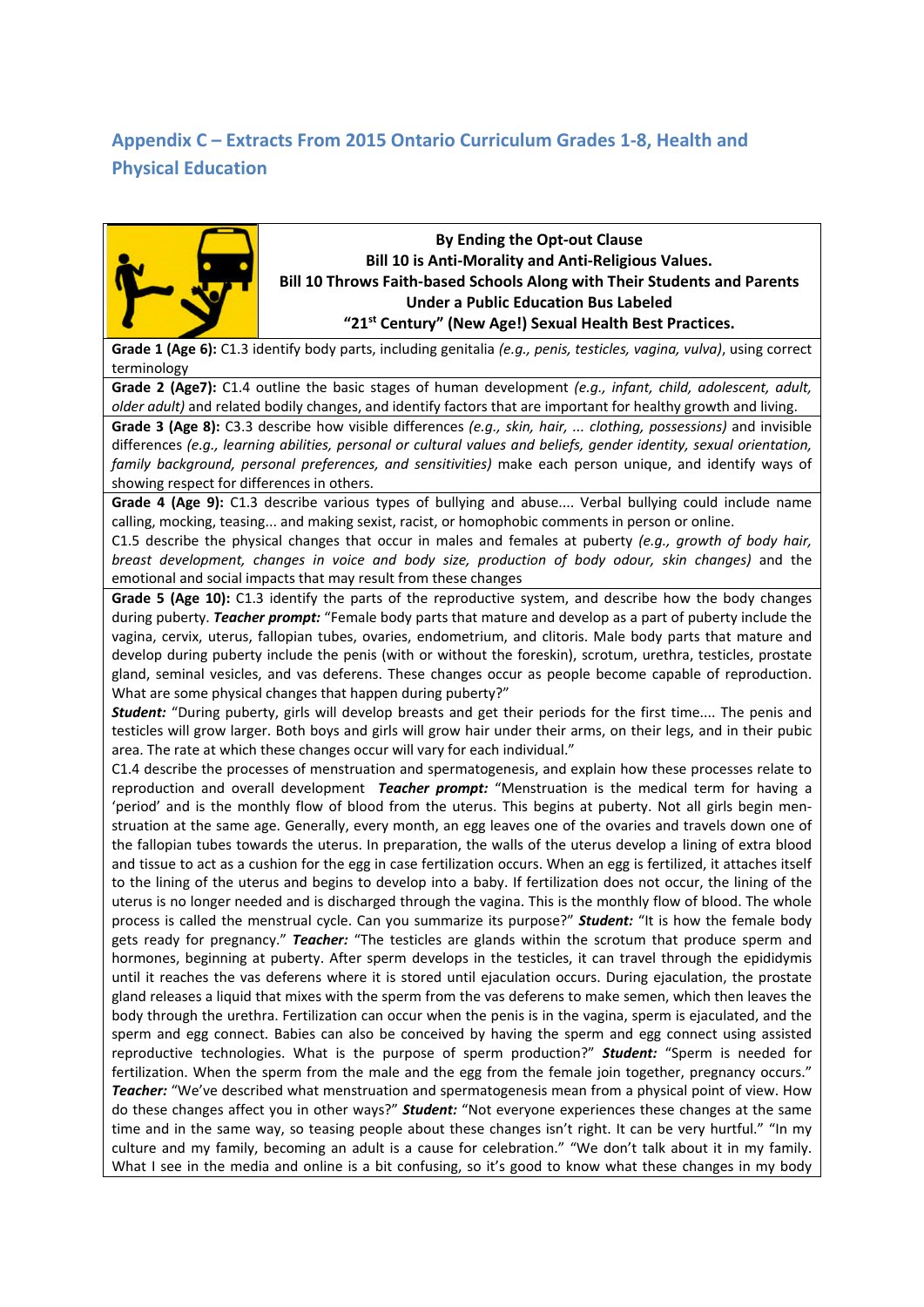actually mean. The more I know, the better I can take care of myself."

C2.2 demonstrate the ability to deal with threatening situations by applying appropriate living skills...*Teacher prompt:* "What strategies could you use in a situation where you were being harassed because of your sex, gender identity, race, religion, sexual orientation, gender expression, body shape, weight, or ability?"

C2.4 describe emotional and interpersonal stresses related to puberty *(e.g., questions about changing bodies and feelings, adjusting to changing relationships, crushes and more intense feelings, conflicts between personal desires and cultural teachings and practices)*, and identify strategies that they can apply to manage stress, build resilience, and enhance their mental health and emotional well-being *(e.g., being active, writing feelings in a journal, accessing information about their concerns, taking action on a concern, talking to a trusted peer or adult, breathing deeply, meditating, seeking cultural advice from elders)*

*Student:* "Things I can control include whether I have a positive or negative attitude about things, how I show respect for myself and others, whether I ask for help when I need it, whether I am involved in activities at school and in my community, actions I take, whether I am open to new ideas, and whether I make my own decisions about things or let myself be influenced by others. Things I cannot control include where I was born, who is in my family, how much money my family has, and personal characteristics such as my skin colour, hair colour, whether I am male or female, my gender identity, sexual orientation, and overall body shape and structure. I could have a learning disability, a physical disability, or a health issue. All of these things are a part of who I am. I cannot control these things, but I can control what I do and how I act."

**Teacher prompt:** "As you enter adolescence, you may begin to develop new kinds of relationships and new feelings that you have not had before. Your relationships with your peers can become more stressful. Understanding how to respond to these new feelings and situations can reduce some of the stress that goes with them. For example, if you feel you 'like someone in a special way', what are some appropriate ways of sharing that information with someone else and what are ways that are inappropriate?"

*Student:* "You can show that you like someone by being extra nice to them, talking with them more, spending time with them, or telling them that you like them. Ways of showing that you like someone that are inappropriate include touching them without their permission, spreading rumours about them to others or online, and making fun of them in order to get attention. Sharing private sexual photos or posting sexual comments online is unacceptable and also illegal."

C3.2 explain how a person's actions, either in person or online, can affect their own and others' feelings, selfconcept, emotional well-being, and reputation *(e.g., negative actions such as name calling, making homophobic or racist remarks, mocking appearance or ability, excluding, bullying, sexual harassment [including online activities such as making sexual comments, sharing sexual pictures, or asking for such pictures to be sent]; positive actions such as praising, supporting, including, and advocating)*

Grade 6: C1.3 identify factors that affect the development of a person's self-concept *(e.g., environment, evaluations by others who are important to them, stereotypes, awareness of strengths and needs, social competencies, cultural and gender identity, support, body image, mental health and emotional well-being, physical abilities)*

*Teacher prompt:* "Things like wet dreams or vaginal lubrication are normal and happen as a result of physical changes with puberty. Exploring one's body by touching or masturbating is something that many people do and find pleasurable. It is common and is not harmful and is one way of learning about your body."

C2.6 make informed decisions that demonstrate respect for themselves and others and help to build healthier relationships, using a variety of living skills *(e.g., personal and interpersonal skills; critical and creative thinking skills; skills based on First Nation, Métis, and Inuit cultural teachings, such as medicine wheel teachings connected to the four colour or seven grandfather teachings, or other cultural teachings)*

C3.3 assess the effects of stereotypes, including homophobia and assumptions regarding gender roles and expectations, sexual orientation, gender expression, race, ethnicity or culture, mental health, and abilities, on an individual's self-concept, social inclusion, and relationships with others, and propose appropriate ways of responding to and changing assumptions and stereotypes

*Teacher prompt:* "Assumptions about different sexual orientations or about people with learning disabilities or mental illness or about people from other cultures are harmful in similar ways. Everyone needs to feel accepted in school and in the community. Why do you think these stereotyped assumptions occur? What can be done to change or challenge them?"

*Students:* "Stereotypes are usually formed when we do not have enough information. We can get rid of a lot of stereotypes just by finding out more about people who seem different. By being open-minded, observing and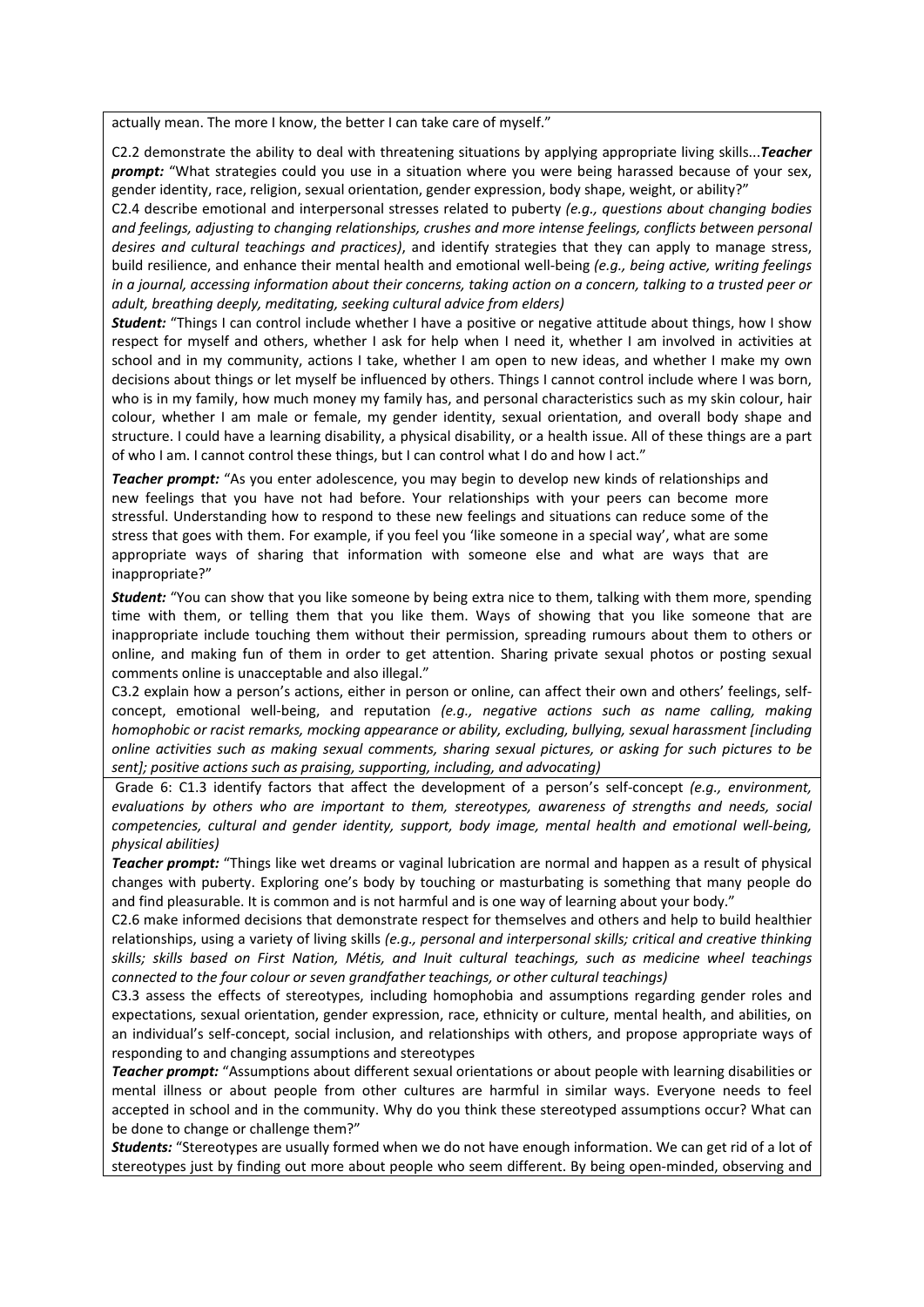listening, asking questions, getting more information, and considering different perspectives, we can work to change stereotypes. We can understand people's sexual orientations better, for example, by reading books that describe various types of families and relationships. Not everyone has a mother and a father – someone might have two mothers or two fathers (or just one parent or a grandparent, a caregiver, or a guardian). We need to make sure that we don't assume that all couples are of the opposite sex, and show this by the words we use. For example, we could use a word like 'partner' instead of 'husband' or 'wife'. We need to be inclusive and welcoming." "If we have newcomers from another country in our class, we can try to find out more about them, their culture, and their interests." "If we hear things that are sexist, homophobic, or racist, we can show our support for those who are being disrespected."

Grade 7: Overview - No longer children but not yet adults, adolescents are beginning to face life decisions that may have major consequences for them as well as others... individual student characteristics will vary depending on the child's age, sex, gender identity, body size, experience, and background. Because the developmental characteristics and needs of students in these grades cover such a wide range, awareness of individual needs is critically important at this level.

The human development and sexual health expectations recognize that students at this age are developing their sense of personal identity, which includes their sexual identity. Students may already be involved in or contemplating sexual activity or dealing with relationship issues that affect their self-concept and sense of well-being. Consequently, there is an emphasis on developing the skills needed for maintaining healthy relationships and acquiring the knowledge and skills needed to make informed decisions about their sexual health. Key topics include delaying sexual activity, preventing pregnancy and disease, understanding how gender identity and sexual orientation affect overall identity and self-concept, and making decisions about sexual health and intimacy.

C1.3 explain the importance of having a shared understanding with a partner about the following: delaying sexual activity until they are older *(e.g., choosing to abstain from any genital contact; choosing to abstain from having vaginal or anal intercourse; choosing to abstain from having oral-genital contact)*; the reasons for not engaging in sexual activity; the concept of consent and how consent is communicated; and, in general, the need to communicate clearly with each other when making decisions about sexual activity in the relationship.

*Teacher prompt:* "The term *abstinence* can mean different things to different people. People can also have different understandings of what is meant by having or not having sex. Be clear in your own mind about what you are comfortable or uncomfortable with. Being able to talk about this with a partner is an important part of sexual health. Having sex can be an enjoyable experience and can be an important part of a close relationship when you are older. But having sex has risks too, including physical risks like sexually transmitted infections – which are common and which can hurt you – and getting pregnant when you don't want to. What are some of the emotional considerations to think about?"

*Student:* "It's best to wait until you are older to have sex because you need to be emotionally ready, which includes being able to talk with your partner about how you feel, being prepared to talk about and use protection against STIs or pregnancy, and being prepared to handle the emotional ups and downs of a relationship, including the ending of a relationship, which can hurt a lot. Personal values, family values, and religious beliefs can influence how you think about sexuality and sexual activity. A person should not have sex if their partner is not ready or has not given consent, if they are feeling pressured, if they are unsure, or if they are under the influence of drugs or alcohol."

C1.5 identify ways of preventing STIs, including HIV, and/or unintended pregnancy, such as delaying first intercourse and other sexual activities until a person is older and using condoms consistently if and when a person becomes sexually active

*Teacher prompt:* "Engaging in sexual activities like oral sex, vaginal intercourse, and anal intercourse means that you can be infected with an STI. If you do not have sex, you do not need to worry about getting an STI. (By the way, statistics show that young people who delay first intercourse are more likely to use protection when they choose to be sexually active.) If a person is thinking of having sex, what can they do to protect themselves?"

*Student:* "They should go to a health clinic or see a nurse or doctor who can provide important information about protection. People who think they will be having sex sometime soon should keep a condom with them so they will have it when they need it. They should also talk with their partner about using a condom before they have sex, so both partners will know a condom will be used. If a partner says they do not want to use a condom, a person should say, 'I will not have sex without a condom.' If you do have sex, it is important that you use a condom every time, because condoms help to protect you against STIs, including HIV, and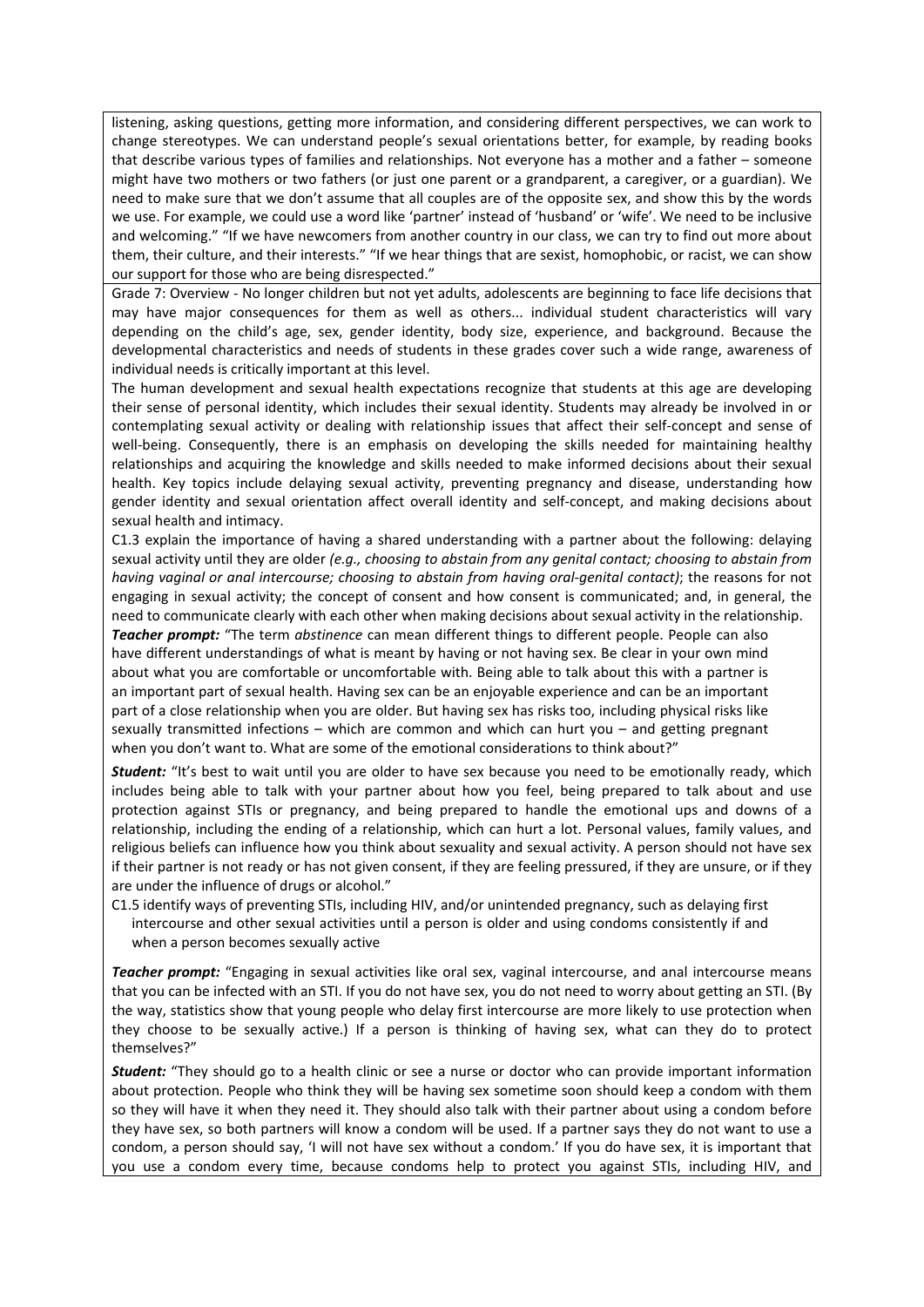pregnancy."

*Teacher prompt:* "HIV (Human Immunodeficiency Virus) is a serious viral infection... HIV can lead to AIDS (Acquired Immune Deficiency Syndrome), a state of health in which a person's immune system has been weakened by HIV and the person can no longer fight other infections... What are some of the ways a person can be infected with HIV, and what can be done to prevent the transmission of HIV?"

*Student:* "HIV is transmitted through contact with bodily fluids – semen, blood, vaginal or anal fluid, and breast milk.

That can happen through the sharing of needles as well as through unprotected sexual intercourse, which is the most common method of infection. To prevent the transmission of HIV, avoid behaviours associated with greater risks of HIV transmission, like vaginal or anal intercourse without a condom and injection drug use.

C2.2 assess the impact of different types of bullying or harassment, including the harassment and coercion that can occur with behaviours...

*Teacher prompt:* "What are some of the consequences of using homophobic put-downs or racial slurs? How can this hurtful behaviour be prevented?"

*Student:* "Using homophobic or racist language is discriminatory

C2.4 demonstrate an understanding of physical, emotional, social, and psychological factors that need to be considered when making decisions related to sexual health *(e.g., sexually transmitted infections [STIs], possible contraceptive side effects, pregnancy, protective value of vaccinations, social labelling, gender identity, sexual orientation, self-concept issues, relationships, desire, pleasure, cultural teachings)*

**Teacher prompt:** Can you explain what is meant by a moral consideration?"

*Student:* "A moral consideration is what you believe is right or wrong. It is influenced by your personal, family, and religious values. Every person in our society should treat other people fairly and with respect. It is important to take this into account when we think about our relationships, sexual behaviour, and activities."

C3.3 explain how relationships with others *(e.g., family, peers)* and sexual health may be affected by the physical and emotional changes associated with puberty *(e.g., effect of physical maturation and emotional changes on family relationships, interest in intimate relationships and effect on peer relationships, risk of STIs and/or pregnancy with sexual contact)*

Grade 8: C1.4 identify and explain factors that can affect an individual's decisions about sexual activity *(e.g., previous thinking about reasons to wait, including making a choice to delay sexual activity and establishing personal limits; perceived personal readiness; peer pressure; desire; curiosity; self-concept; awareness and acceptance of gender identity and sexual orientation; physical or cognitive disabilities and possible associated assumptions; legal concerns; awareness of health risks, including risk of STIs and blood-borne infections; concerns about risk of pregnancy; use of alcohol or drugs; personal or family values; religious beliefs; cultural teachings; access to information; media messages)*, and identify sources of support regarding sexual health *(e.g., a health professional [doctor, nurse, public health practitioner], a community elder, a teacher, a religious leader, a parent or other trusted adult, a reputable website)* 

C1.5 demonstrate an understanding of gender identity *(e.g., male, female, two-spirited, transgender, transsexual, intersex)*, gender expression, and sexual orientation *(e.g., heterosexual, gay, lesbian, bisexual)*, and identify factors that can help individuals of all identities and orientations develop a positive self-concept.

*Teacher prompt:* "Gender identity refers to a person's internal sense or feeling of being male or female, which may or may not be the same as the person's biological sex. It is different from and does not determine a person's sexual orientation. Sexual orientation refers to a person's sense of affection and sexual attraction for people of the same sex, the opposite sex, or both sexes. Gender expression refers to how you demonstrate your gender (based on traditional gender roles) through the ways you act, dress, and behave. Gender identity, gender expression, and sexual orientation are connected to the way you see yourself and to your interactions with others. Understanding and accepting your gender identity and your sexual orientation can have a strong impact on the development of your self-concept. A person's self-concept can develop positively if the person understands and accepts their gender identity and sexual orientation and is accepted by family and community. It is harder to develop a positive self-concept, however, if the way a person feels or identifies does not meet perceived or real societal norms and expectations or is not what they want, or if they do not feel supported by their family, friends, school, or community. A person's self-concept can be harmed if a person is questioning their gender identity or sexual orientation and does not have support in dealing with their feelings of uncertainty. What kind of support do people need to help them understand and accept their gender identity and sexual orientation?"

*Student:* "Having role models that you can relate to – for example, people of similar ages or cultures – is important. So is having all gender identities and sexual orientations portrayed positively in the media, in